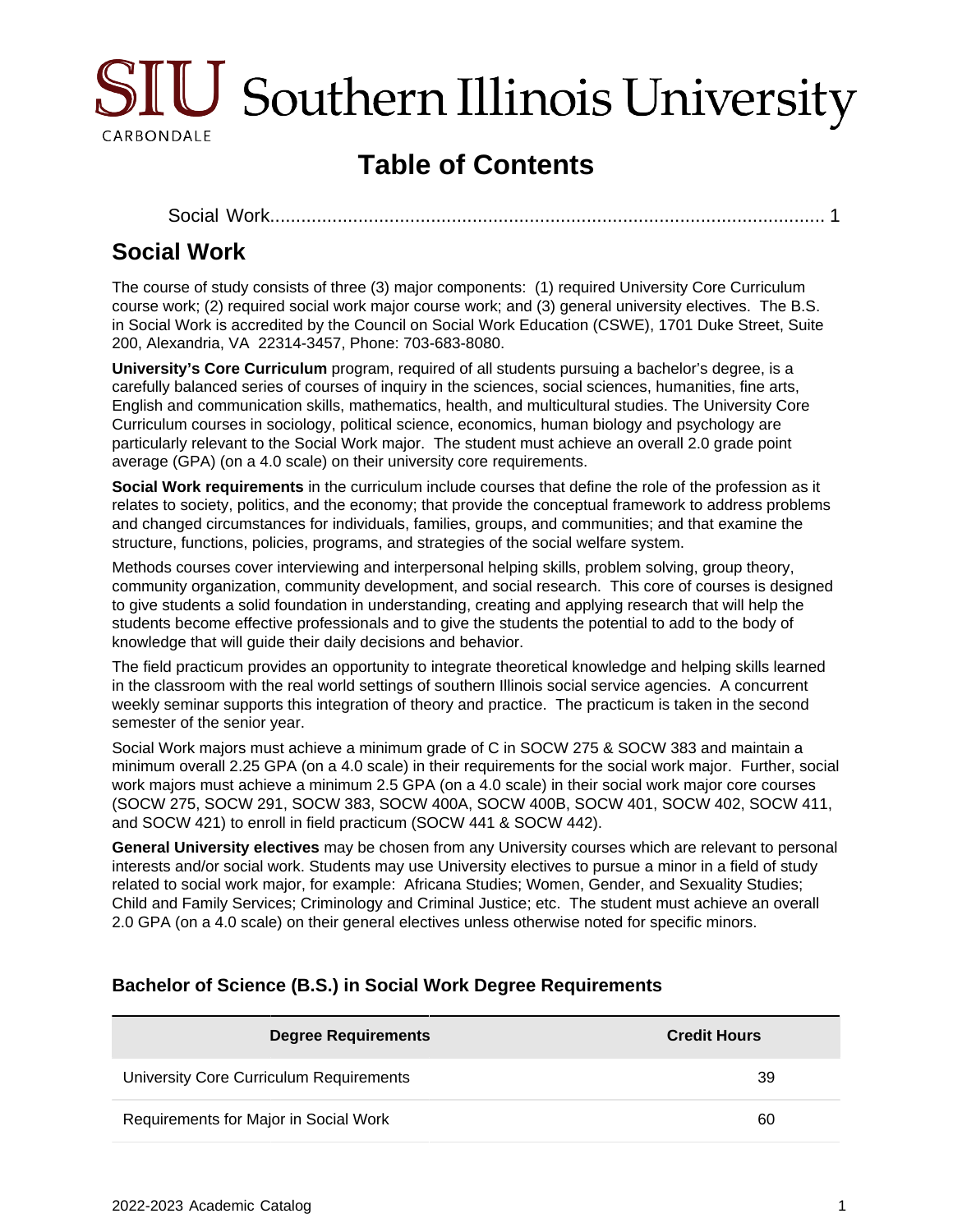| <b>Degree Requirements</b>                                                                                                                                                                                                                                                                                                                                                                                                                                                | <b>Credit Hours</b> |
|---------------------------------------------------------------------------------------------------------------------------------------------------------------------------------------------------------------------------------------------------------------------------------------------------------------------------------------------------------------------------------------------------------------------------------------------------------------------------|---------------------|
| ANTH 240A, PLB 115 or ZOOL 115 (or other approved<br>human biology), SOC 108, POLS 114, PSYC 102 and<br><b>ECON 113</b>                                                                                                                                                                                                                                                                                                                                                   | $(9)+6$             |
| Foundations of Social Work: SOCW 275, SOCW 291,<br>SOCW 400A, SOCW 400B, SOCW 411, and SOCW 421                                                                                                                                                                                                                                                                                                                                                                           | 18                  |
| Social Work Practice: SOCW 383, SOCW 401, SOCW<br>402, SOCW 441, and SOCW 442                                                                                                                                                                                                                                                                                                                                                                                             | 21                  |
| Social Work Policy, Practice, and Issues: A total of 6 credit<br>hours of 300/400 level courses selected from SOCW 350A,<br>SOCW 350B, SOCW 350C, SOCW 361, SOCW 446A,<br>SOCW 446B, SOCW 446C, SOCW 446D, SOCW 446E,<br>SOCW 446F, SOCW 446G, SOCW 446H, SOCW 446I,<br>SOCW 446J, SOCW 446K, SOCW 446L, SOCW 478A,<br>SOCW 478B, SOCW 478C, SPED 300, or other approved<br>300/400 level University courses (ask for list of highly<br>suggested Social Work electives). | 6                   |
| At least two 300/400 level electives in the liberal arts<br>selected from: Anthropology, Philosophy, History, Political<br>Science, Psychology or Sociology (ask for list of highly<br>suggested liberal arts electives).                                                                                                                                                                                                                                                 | 6                   |
| An introduction to statistics course: HCM 365, MATH<br>282, PSYC 211, SOC 208, or SOCW 397 (preferred), or<br><b>QUAN 402</b>                                                                                                                                                                                                                                                                                                                                             | 3                   |
| <b>General Electives</b>                                                                                                                                                                                                                                                                                                                                                                                                                                                  | 21                  |
| Total                                                                                                                                                                                                                                                                                                                                                                                                                                                                     | 120                 |

#### **Social Work Courses**

**SOCW275 - Social Welfare as a Social Institution** Explores the interdependence of social, cultural, political and economic factors in the history and practice of social welfare with special reference to development of the social work profession. Focus on service integration and coordination in communitybased delivery systems in rural areas, especially for poor and oppressed populations. Minimum grade "C" required. Credit Hours: 3

**SOCW291 - Social Work with Minority Groups** Exploration of the needs, experiences and attitudes of minority populations pertaining to delivery of social services in rural settings. Emphasis on relationship of cultural diversity to practice, policy and research content. Credit Hours: 3

**SOCW295 - Volunteerism & Service Learning** This course is designed for freshmen and sophomores who are volunteering service to community, social service, or health agencies in southern Illinois. Credit based upon time spent in direct service. Mandatory Pass/Fail. Credit Hours: 1-6

**SOCW350A - Social Work Special Issues-Practice** May be repeated up to 2 semester hours. Topics will be selected. Limit to no more than one credit hour per semester. Restricted to junior standing or higher. Credit Hours: 1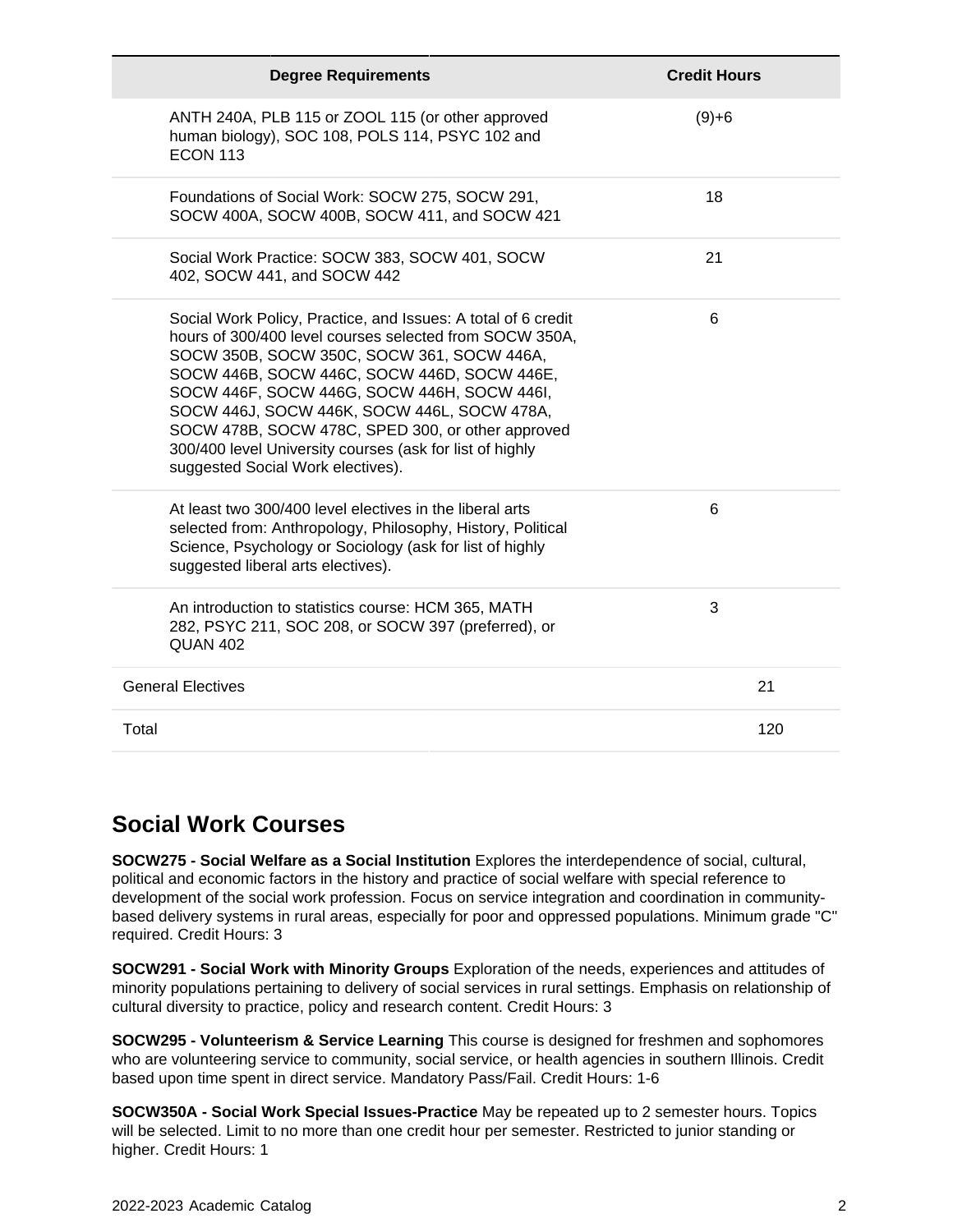**SOCW350B - Social Work Special Issues-Policy and Planning** May be repeated up to 2 semester hours. Topics will be selected. Limit to no more than one credit hour per semester. Restricted to junior standing or higher. Credit Hours: 1

**SOCW350C - Social Work Special Issues-Public Welfare Services** May be repeated up to 2 semester hours. Topics will be selected. Limit to no more than one credit hour per semester. Restricted to junior standing or higher. Credit Hours: 1

**SOCW361 - Child and Family Services** Problems of child-parent relationships and difficulties in social functioning of children and adolescents. Adoptions, foster home and institutional placements, protective services. Focus on services in rural areas. Restricted to junior standing or higher. Credit Hours: 3

**SOCW363 - Social Work Practice with Older Adults** Basic concepts of social work methods applied to the older adult group. Characteristics of the older adult group, its needs and potentials. Social trends and institutions involved in services to older adults. Credit Hours: 3

**SOCW366 - Policies and Programs for Older Adults** An introduction to public policy, programs, and planning for older adults. A framework is utilized for analyzing policy issues, programs and research in such areas as income maintenance, long term care, transportation, leisure time, housing and social services in order to aid present and future practitioners who work with older adults. Credit Hours: 3

**SOCW383 - Social Work Interviewing and Interpersonal Helping Skills** This is an introductory course on interpersonal skills in social work practice within a systems context. Intake, interviewing, and recording are emphasized. Focus on practice in multi-service settings. Prerequisite: PSYC 102. Restricted to Social Work majors. Restricted to Junior standing or higher. Minimum grade of "C" required. Credit Hours: 3

**SOCW396 - Readings in Social Work** Varying elective topics not ordinarily covered in depth in regular courses and of specific interest to advanced students. Special approval needed from the instructor. Credit Hours: 1-3

**SOCW397 - Statistics for Social Work** Statistical methods as applied to social work, focusing on basic descriptive and inferential statistics and their relationship to social work research. Students are provided with statistical methods and models that are applicable to social work research. Lastly, students are prepared to critically analyze published research and apply statistical principles in their own research. Restricted to Social Work majors only at junior standing or higher. Credit Hours: 3

**SOCW400A - Human Behavior and the Social Environment in Social Work I** The first of two courses that examine the normal and dysfunctional life span development from a systems theory perspective. This course focuses on the behavior of individuals and families. It also explores the impact of the environment and the implications for generalist practice with rural populations. Not for graduate credit. Prerequisite: PLB 115 or ZOOL 115 or ANTH 240A and SOC 108. Restricted to Social Work majors only at junior standing or higher. Credit Hours: 3

**SOCW400B - Human Behavior and the Social Environment in Social Work II** The second of two courses that examines the normal and dysfunctional life span development from a systems theory perspective that is used to examine the theoretical and practice implications of the life cycle as they relate to the development of groups and organizations. Not for graduate credit. Prerequisite: PLB 115 or ZOOL 115 or ANTH 240A and SOC 108. Restricted to Social Work majors only at junior standing or higher. Credit Hours: 3

**SOCW401 - Generalist Practice in Social Work I** The first of two courses, which prepares for generalist practice. Focuses on intervention skills with individuals and families at a beginning level of proficiency. Emphasis on assessment and treatment in multi-service agencies in rural settings. Not for graduate credit. Prerequisite: SOCW 275 and SOCW 383 with a minimum grade C. Restricted to Social Work majors only at junior standing or higher. Credit Hours: 3

**SOCW402 - Generalist Practice in Social Work II** Generalist practice skills and knowledge with groups, organizations and communities at beginning level of proficiency. Emphasis on assessment and treatment in multi-service agencies in rural settings. Not for graduate credit. Prerequisite: SOCW 275 and SOCW 383 with a minimum grade C. Restricted to Social Work majors only at junior standing or higher. Credit Hours: 3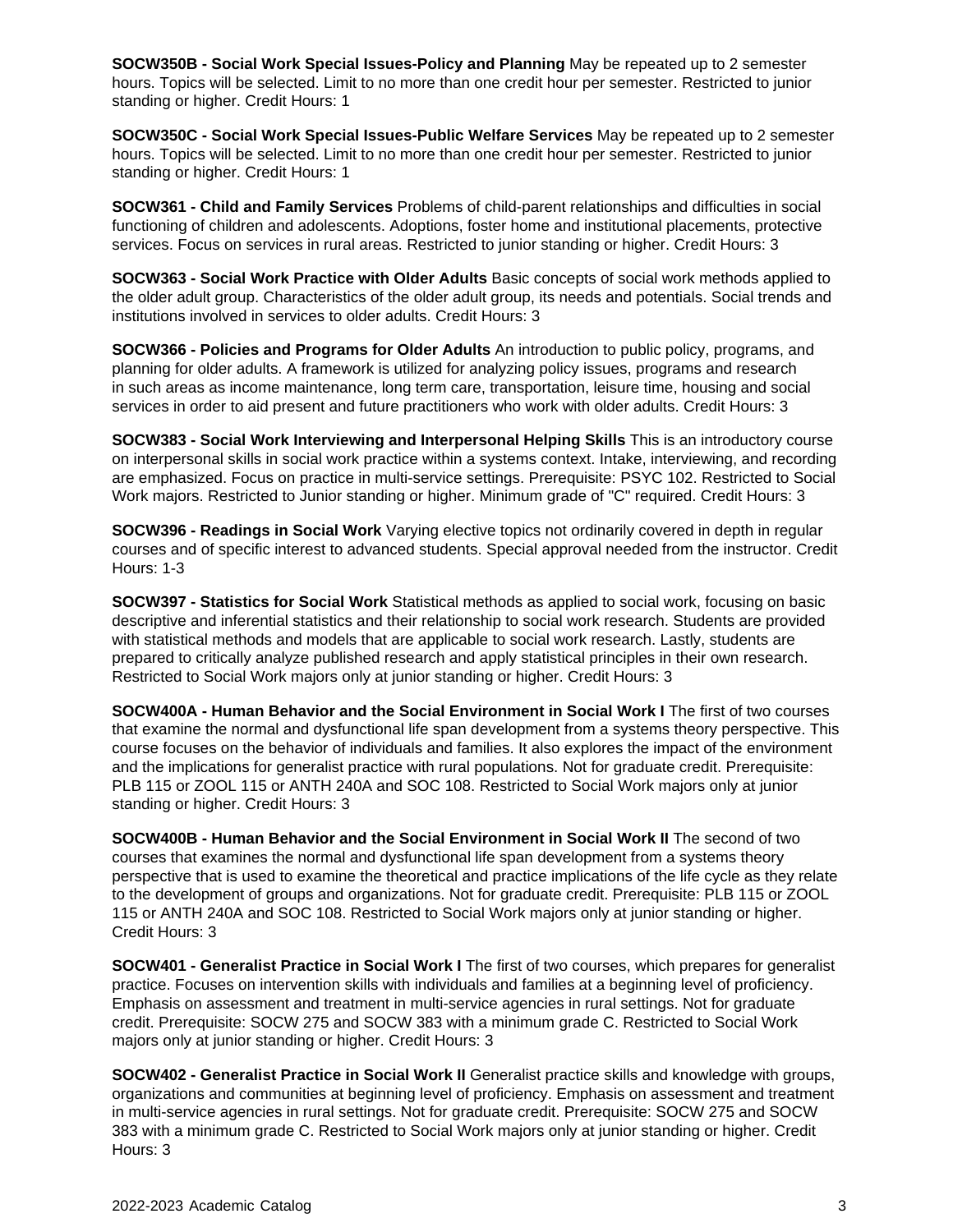**SOCW411 - Research Methods in Social Work** Social work research in generalist practice. Examines the principles, concepts and methods of scientific investigation in terms of its application to social work research and practices. Provides basic skills for self-assessment research in field practicum in spring semester. Not for graduate credit. Prerequisite: SOCW 397, SOC 308, QUAN 402, MATH 282, PSYC 211 or approved statistics course. Restricted to Social Work majors only at junior standing or higher. Credit Hours: 3

**SOCW421 - Social Welfare Policy** In-depth examination of current social welfare policy and program issues in the context of social welfare history in the United States. Utilizes a systematic analytical framework for critical study of multiple causal factors (socio-economic, cultural, governmental structure). Prerequisites: ECON 113, POLS 114, SOCW 275. Not for graduate credit. Restricted to Social Work majors only at junior standing or higher. Credit Hours: 3

**SOCW441 - Field Practicum** Students are expected to complete 420 hours in an approved social service agency during the course of the semester. Utilizes learning contracts with goals, objectives and evaluation to integrate course content into practice, including practice self-assessment. Not for graduate credit. Mandatory Pass/Fail. Restricted to senior standing with GPA of 2.50 in core social work courses. Prerequisites: SOCW 275, 291, 383, 400A, 400B, 401, 402, 411, 421. Must be taken concurrently with weekly practicum seminar, SOCW 442. Credit Hours: 9

**SOCW442 - Field Practicum Seminar** The seminar assists the student who is in field practicum to systematically conceptualize and integrate the field experience with generalist systems theory, skills and knowledge. The seminar builds on and reemphasizes content provided in previous social work courses. Seminar discussion focuses on shared fieldwork experiences: practice issues related to social work principles, ethics and professionalism, and intervention strategies. Not for graduate credit. To be taken concurrently with SOCW 441. Credit Hours: 3

**SOCW446A - Selected Topics: Counseling with Individuals** Selected Topics Elective on Social Work Counseling with Individuals. Restricted to junior standing or higher. Credit Hours: 3

**SOCW446B - Selected Topics: Social Work Practice with Groups** Restricted to Junior standing or higher. Credit Hours: 3

**SOCW446C - Selected Topics: Social Work Intervention with Traumatic Stress Events** Restricted to Junior standing or higher. Credit Hours: 3

**SOCW446D - Selected Topics: Medical Social Work** Restricted to Junior standing or higher. Credit Hours: 3

**SOCW446E - Selected Topics: Substance Abuse and Mental Health** Restricted to Junior standing or higher. Credit Hours: 3

**SOCW446F - Selected Topics: Social Work Family Therapy** Restricted to Junior standing or higher. Credit Hours: 3

**SOCW446G - Selected Topics: Administration and Grant Writing** Restricted to Junior standing or higher. Credit Hours: 3

**SOCW446H - Selected Topics: Child Welfare** Restricted to Junior standing or higher. Credit Hours: 3

**SOCW446I - Selected Topics: Spirituality** Restricted to Junior standing or higher. Credit Hours: 3

**SOCW446J - Selected Topics: Adoption Policy and Practice** Restricted to Junior standing or higher. Credit Hours: 3

**SOCW446K - Selected Topics: Military Social Work** Restricted to Junior standing or higher. Credit Hours: 3

**SOCW446L - Selected Topics: Other** May be repeated with different sections. Restricted to Junior standing or higher. Credit Hours: 3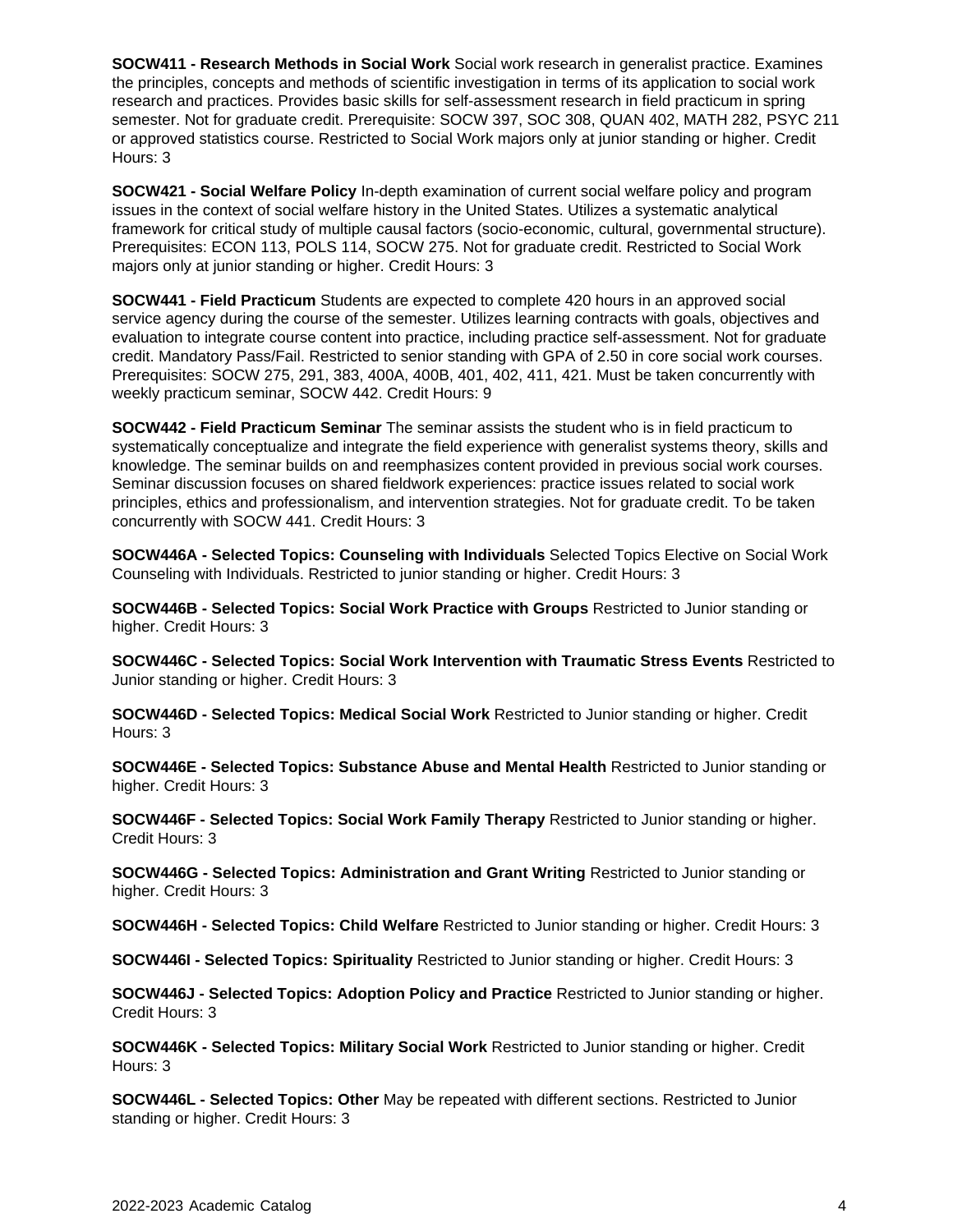**SOCW478A - International Social Work: Generalist Policy and Practice - Germany** Provides an international perspective for the study of social work groups, organizations and communities. Focuses on the examination of assessment and problem solving interventions and cross-cultural comparisons of policy and practice. Credit Hours: 1-6

**SOCW478B - International Social Work: Classroom Based Generalist Policy & Practice** Provides an international perspective for the study of social work groups, organizations and communities. Focuses on the examination of assessment and problem solving interventions and cross-cultural comparisons of policy and practice. Credit Hours: 1-6

**SOCW478C - International Social Work: Other** Provides an international perspective for the study of social work groups, organizations and communities. Focuses on the examination of assessment and problem solving interventions and cross-cultural comparisons of policy and practice. Credit Hours: 1-6

**SOCW480 - Illinois Child Welfare I: Foundation** This is the first course of two in the University Partnership Program in collaboration with the Illinois Department of Children and Family Services (DCFS) and SIUC. This course includes content developed by the IL DCFS that focuses on the fundamental knowledge required for child welfare licensure in Illinois. Students wishing to qualify for employment within DCFS or Private Child Welfare Agencies upon graduation must also complete SOCW 482 and pass DCFS Licensure exams offered during the course. Course can also serve as a stand alone elective. Open to Undergraduate and Graduate students. Credit Hours: 3

**SOCW482 - Illinois Child Welfare 2: Core Competencies** This is the second course of two in the University Partnership Program in collaboration with the Illinois Department of Child and Family Services (DCFS) and SIUC. This course includes core competency developed by the IL DCFS that focuses on the current child welfare policy, practice, and research issues intended to prepare students for employment in Illinois public and private child welfare agencies. Students wishing to qualify for employment within DCFS upon graduation must also complete SOCW 480 and pass DCFS Licensure exams offered during the course. Prerequisite: SOCW 480. Open to Undergraduate and Graduate students. Credit Hours: 3

**SOCW496 - Independent Research in Social Work** Provides opportunity for students to conduct independent research with the guidance of a faculty member. Topics of research are identified by the student and faculty member. Special approval needed from the instructor. Credit Hours: 1-3

## **Social Work Faculty**

**Basler, Sarah K.,** Associate Lecturer and Undergraduate Field Coordinator, Social Work, M.S.W., Southern Illinois University Carbondale, 2015; 2020.

**Brinker, Paul W.,** Associate Lecturer and Graduate Field Coordinator, Social Work, M.S.W., Southern Illinois University Carbondale, 1996; 2009.

**Buila, Sarah ,** Associate Professor and Undergraduate Program Director, Social Work, Ph.D., University of Illinois at Urbana-Champaign, 2005; 1998. Generalist practice, substance abuse, psychosocial disorders, health/mental health practice, social support and the management of chronic mental illness, cultural competency, food security, and social justice.

**Jurkowski, Elaine T.,** Professor and Graduate Program Director, Social Work, Ph.D., University of Illinois at Chicago, 1997; 1998. Social Work theory, program evaluation and community social services and systems changes, research methods, health, public health, population health, gerontology, behavioral health, disability policy and media as an intervention.

**Kawewe, Saliwe,** Professor, Social work, Ph.D., St. Louis University, 1985; 1996. Advanced generalist practice, child welfare, policy, research, international social welfare policy, social development strategies in Third World communities, HIV/AIDS prevention and treatment, women and children, cultural diversity, and indigenous populations.

**Harper, Joseph J.,** Assistant Lecturer, Social Work, M.S.W., LCSW, DCSW, ACSE, MBA, CADC, Brown School at Washington University St. Louis; 1993; 2021.

**Hopes, Diedra,** Assistant Lecturer, Social Work, M.S.W., LCSW, University of Oklahoma, 2015; 2019.